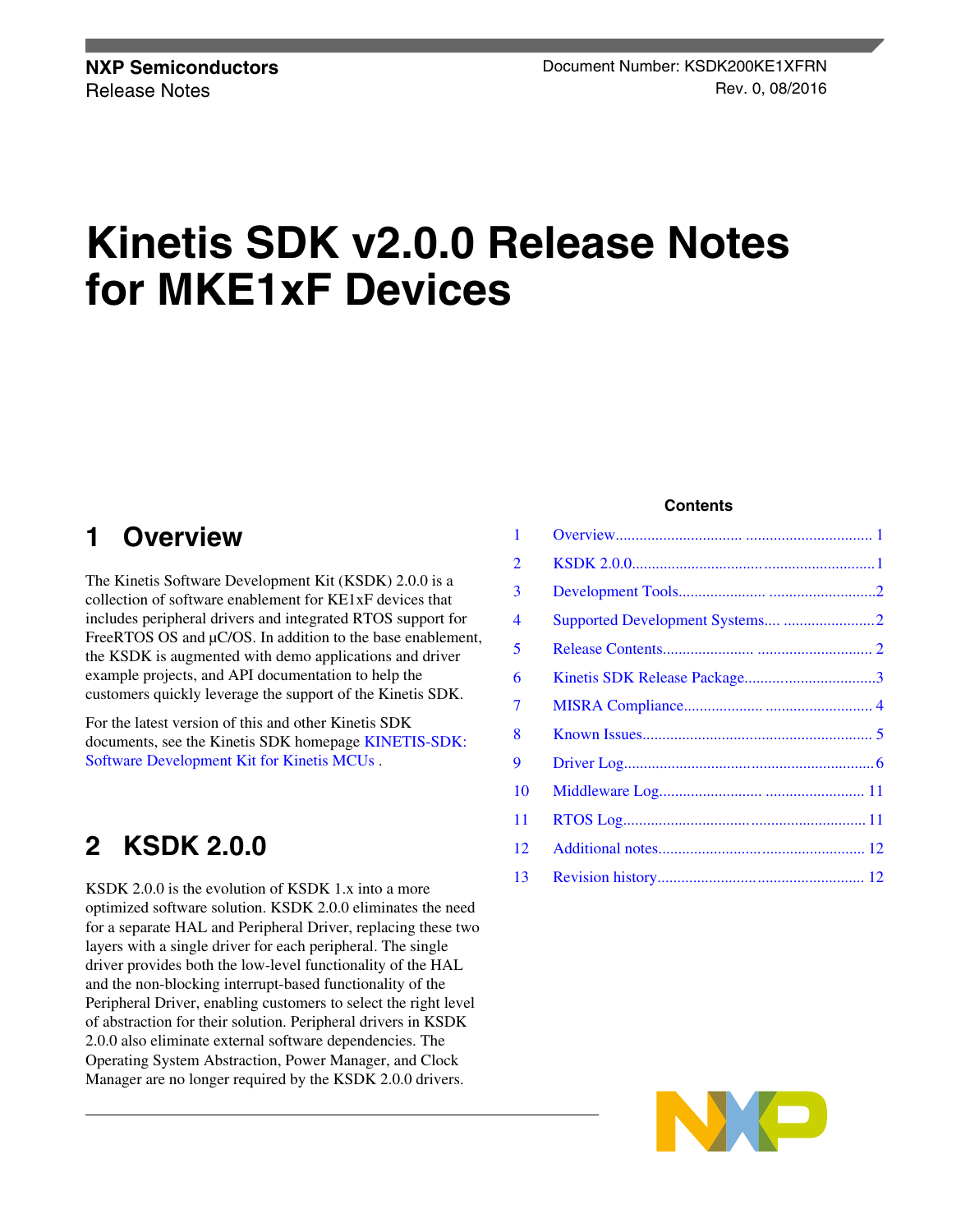#### <span id="page-1-0"></span>**Development Tools**

At the middleware level, RTCS and MFS have been removed, and the USB stack has been replaced with a BSD licensed solution. KSDK 2.0.0 has also aligned with ARM<sup>®</sup> architecture through the integration of mbed TLS with our accelerated cryptography drivers. This integration ensures the highest level of performance from our on-chip security peripherals.

The existing MQX<sup>TM</sup> RTOS support has been deprecated to focus on support of FreeRTOS OS and µC/OS-II and µC/OS-III.

The Real-Time Control Embedded Software Library (RTCESL) and motor control examples for PMSM and BLDC are added to the middleware layer.

# **3 Development Tools**

The Kinetis SDK v2.0.0 was compiled and tested with these development tools:

- IAR Embedded Workbench for ARM® version 7.70.1
- MDK-ARM Microcontroller Development Kit (Keil)<sup>®</sup> 5.18a
- Kinetis Design Studio IDE v3.2.0
- Makefiles support with GCC revision 5.2-2015-q4-update from ARM Embedded
- Atollic<sup>®</sup> TrueSTUDIO® 5.5.2

# **4 Supported Development Systems**

This release supports boards and devices listed in this table. Boards and devices in boldface were tested in this release:

#### **Table 1. Supported MCU devices and development boards**

| Development boards | <b>Kinetis MCU devices</b>                                                                                                                                                                                |
|--------------------|-----------------------------------------------------------------------------------------------------------------------------------------------------------------------------------------------------------|
| TWR-KE18F          | MKE14F256VLL16, MKE14F512VLL16, MKE14F256VLH16,<br> MKE14F512VLH16, MKE16F256VLL16, MKE16F512VLL16,<br> MKE16F256VLH16, MKE16F512VLH16, MKE18F256VLL16,<br>MKE18F512VLL16, MKE18F256VLH16, MKE18F512VLH16 |

# **5 Release Contents**

This table provides an overview of the KSDK release package contents and locations.

#### **Table 2. Release contents**

| Deliverable          | Location                                                                  |  |
|----------------------|---------------------------------------------------------------------------|--|
| Boards               | <install dir="">/boards</install>                                         |  |
| Demo applications    | <install_dir>/boards/<board_name>/demo_apps</board_name></install_dir>    |  |
| Driver examples      | <install dir="">/boards/<board name="">/driver examples</board></install> |  |
| <b>RTOS</b> examples | <install dir="">/boards/<board name="">/rtos examples</board></install>   |  |
| Documentation        | <install dir="">/docs</install>                                           |  |
| DMA manager          | <install_dir>/middleware/dma_manager_<version></version></install_dir>    |  |

*Table continues on the next page...*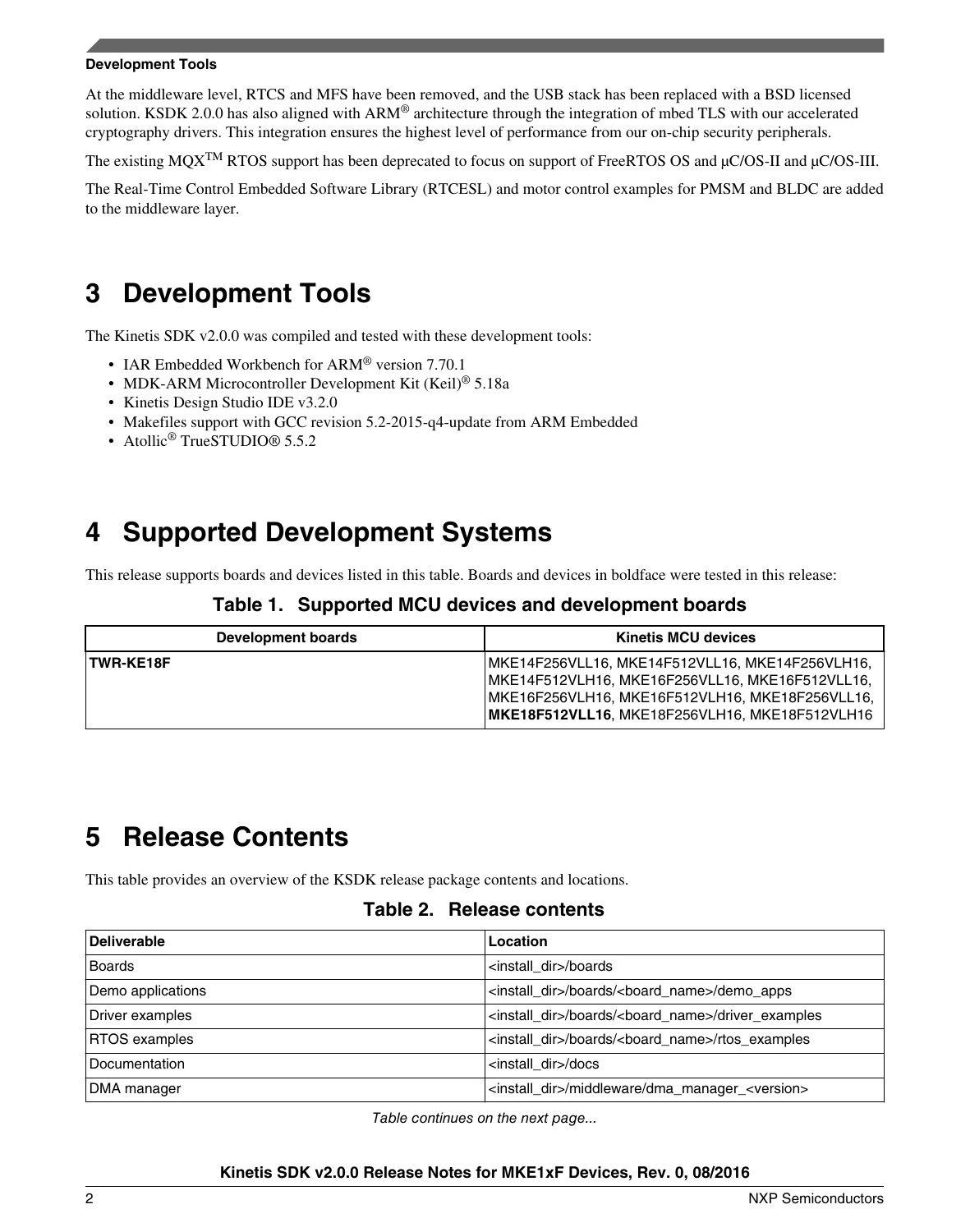<span id="page-2-0"></span>

| <b>RTCESL libraries</b>                                                                                      | <install dir="">/middleware/rtcesl <version></version></install>         |  |
|--------------------------------------------------------------------------------------------------------------|--------------------------------------------------------------------------|--|
| Motor Control libraries                                                                                      | <install_dir>/middleware/motor_control_<version></version></install_dir> |  |
| Driver, SoC header files, feature header files, and utilities                                                | <install dir="">/devices/<device name=""></device></install>             |  |
| Cortex Microcontroller Software Interface Standard (CMSIS)<br>ARM Cortex®-M header files, DSP library source | <install dir="">/CMSIS</install>                                         |  |
| Peripheral Drivers                                                                                           | <install dir="">/devices/<device name="">/drivers</device></install>     |  |
| Utilities such as debug console                                                                              | <install dir="">/devices/<device name="">/utilities</device></install>   |  |
| <b>RTOS Kernel Code</b>                                                                                      | <install dir="">/rtos</install>                                          |  |
| Tools                                                                                                        | <install dir="">/tools</install>                                         |  |

#### **Table 2. Release contents (continued)**

### **6 Kinetis SDK Release Package**

The KSDK 2.0.0 release package contents are aligned with the silicon subfamily it supports. This includes the boards, CMSIS, devices, documentation, middleware, and RTOS support.

### **6.1 Kinetis device support**

The device folder contains all available software enablement for the specific SoC subfamily. This folder includes clockspecific implementation, device register header file, device register feature header file, CMSIS-derived device SVD, and the system configuration source files. Included with the standard SoC support are folders containing peripheral drivers, toolchain support, and a simple debug console.

The device-specific header files provide a direct access to the Kinetis MCU peripheral registers. The device header file provides an overall System-on-Chip (SoC) memory mapped register definition. In addition to the overall device memory mapped header file, the Kinetis SDK also includes the feature header file for each peripheral instantiated on the SoC.

The toolchain folder contains the startup code and linker files for each supported toolchain. The startup code is a CMSIScompliant startup that efficiently transfers the code execution to the main() function.

### **6.1.1 Kinetis board support**

The boards folder provides the board-specific demo applications, driver examples, RTOS, and middleware examples.

### **6.1.2 Demo applications and other examples**

The demo applications demonstrate the usage of the peripheral drivers to achieve a system level solution. Each demo application contains a readme file that describes the operation of the demo and required setup steps.

The driver examples demonstrate the capabilities of the peripheral drivers. Each example implements a common use case to help demonstrate the driver functionality.

The RTOS folder contains examples demonstrating the use of the included source.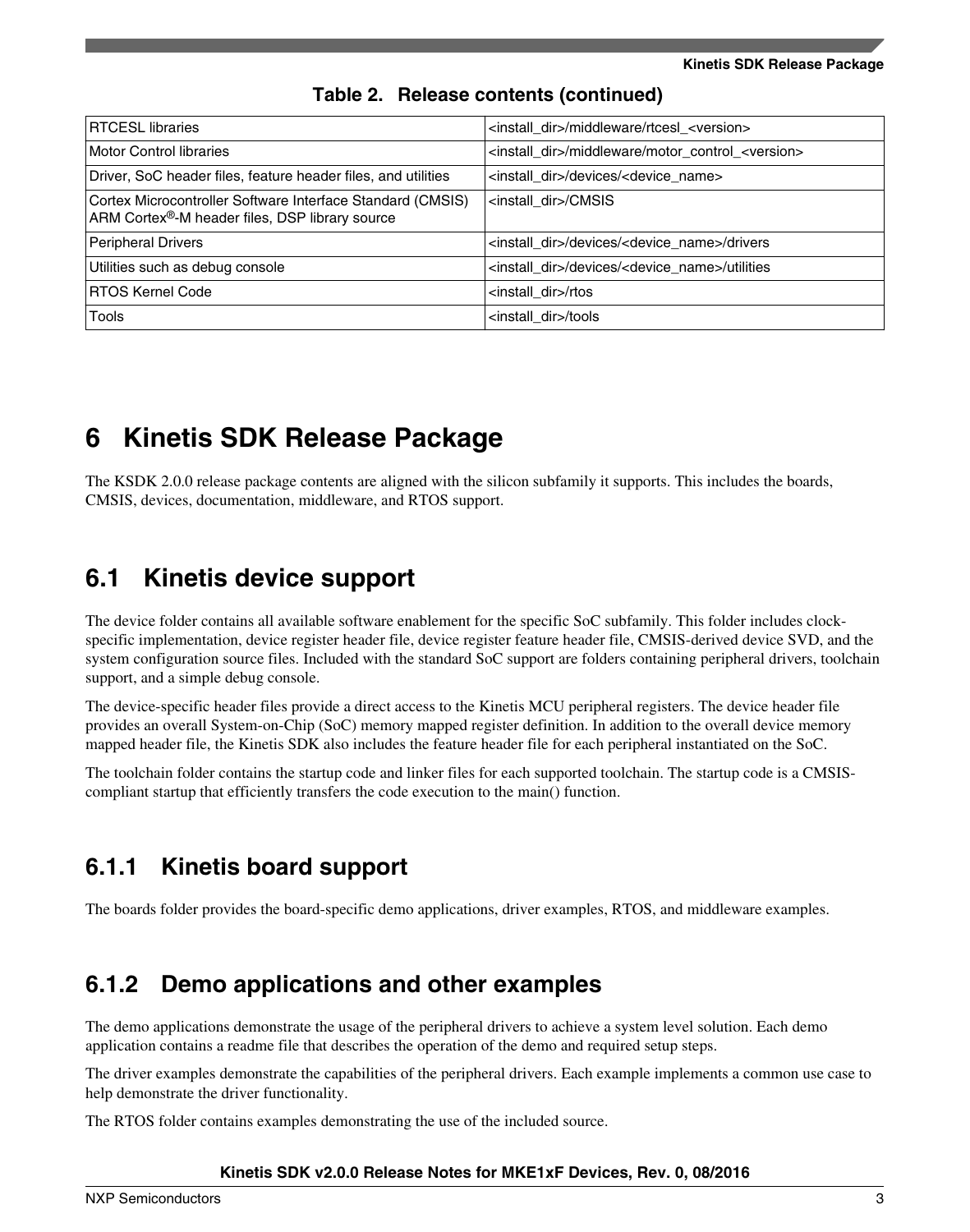### <span id="page-3-0"></span>**6.2 Middleware**

### **6.2.1 RTOS**

The Kinetis SDK is preintegrated with FreeRTOS OS, μC/OS-II OS, and μC/OS-III OS.

### **6.2.2 CMSIS**

The Kinetis SDK is shipped with the standard CMSIS development pack, including the prebuilt libraries.

### **6.2.3 Real Time Control Embedded Software Library (RTCESL)**

RTCESL contains a set of functions for the real time control. See documentation in <install\_dir>/middleware/ rtcesl\_<version>.

### **6.2.4 Motor control examples**

Motor control examples include examples for PMSM and the BLDC control. See the motor control documentation in <install\_dir>/docs/MC.

# **7 MISRA Compliance**

All KSDK drivers comply to MISRA 2004 rules with below exceptions.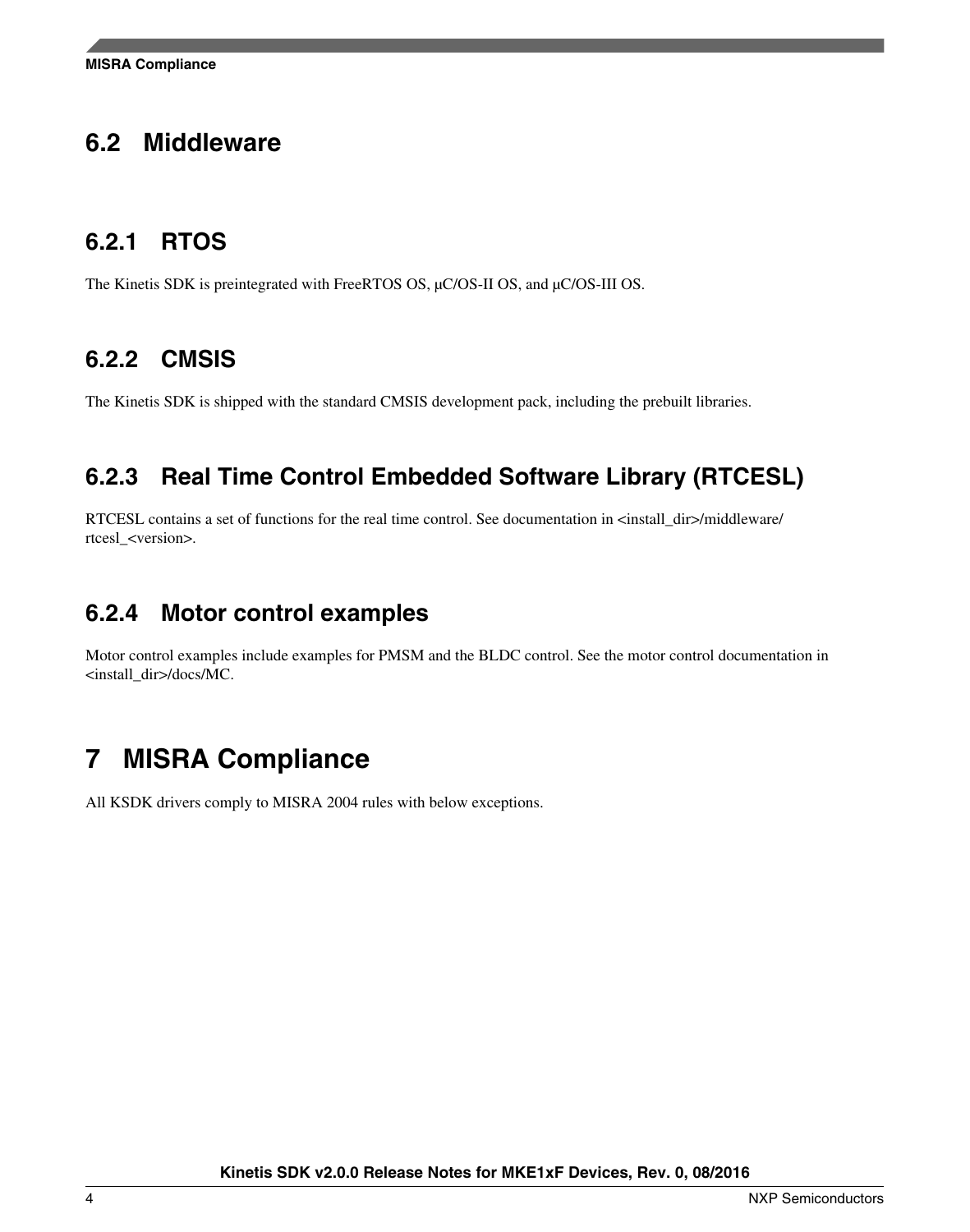#### **Known Issues**

<span id="page-4-0"></span>

| <b>Exception Rules</b> | Description                                                                                                                                                                                                             |  |  |  |
|------------------------|-------------------------------------------------------------------------------------------------------------------------------------------------------------------------------------------------------------------------|--|--|--|
| 1.1                    | All code shall conform to ISO 9899:1990 Programming languages - C, amended and corrected by ISO/IEC 9899/COR1:1995, ISO/IEC 9899/AMD1:1995, and ISO/IEC                                                                 |  |  |  |
| 2.4                    | Sections of code should not be commented out.                                                                                                                                                                           |  |  |  |
| 5.1                    | Identifiers (internal and external) shall not rely on the significance of more than 31 characters.                                                                                                                      |  |  |  |
| 6.3                    | typedefs that indicate size and signedness should be used in place of the basic types.                                                                                                                                  |  |  |  |
| 6.4                    | Bitfields shall only be defined to be of type unsigned int or signed int.                                                                                                                                               |  |  |  |
| 8.1                    | Functions shall have prototype declarations and the prototype shall be visible at both the function definition and call.                                                                                                |  |  |  |
| 8.5                    | There shall be no definitions of objects or functions in a header file.                                                                                                                                                 |  |  |  |
| 8.1                    | All declarations and definitions of objects or functions at file scope shall have internal linkage unless external linkage is required.                                                                                 |  |  |  |
| 8.12                   | When an array is declared with external linkage, its size shall be stated explicitly or defined implicitly by initialization.                                                                                           |  |  |  |
|                        | The value of an expression of integer type shall not be implicitly converted to a different underlying type if:                                                                                                         |  |  |  |
|                        | a. it is not a conversion to a wider integer type of the same signedness, or<br>b. the expression is complex, or                                                                                                        |  |  |  |
|                        |                                                                                                                                                                                                                         |  |  |  |
|                        | c. the expression is not constant and is a function argument, or                                                                                                                                                        |  |  |  |
| 10.1                   | d. the expression is not constant and is a return expression.                                                                                                                                                           |  |  |  |
| 10.3                   | The value of a complex expression of integer type shall only be cast to a type that is not wider and of the same signedness as the underlying type of the expression.                                                   |  |  |  |
| 11.3                   | A cast should not be performed between a pointer type and an integral type.                                                                                                                                             |  |  |  |
| 11.4                   | A cast should not be performed between a pointer to object type and a different pointer to object type.                                                                                                                 |  |  |  |
| 11.5                   | A cast shall not be performed that removes any const or volatile qualification from the type addressed by a pointer.                                                                                                    |  |  |  |
| 12.2                   | The value of an expression shall be the same under any order of evaluation that the standard permits.                                                                                                                   |  |  |  |
| 12.4                   | The right-hand operand of a logical && or     operator shall not contain side effects.                                                                                                                                  |  |  |  |
| 12.6                   | The operands of logical operators (&&,    , and !) should be effectively boolean. Expressions that are effectively boolean should not be used as operands to operators<br>other than $(8.8,    ,  , =, ==, !=, and ?).$ |  |  |  |
| 12.13                  | The increment $(++)$ and decrement $(-)$ operators should not be mixed with other operators in an expression.                                                                                                           |  |  |  |
| 14.3                   | Before preprocessing, a null statement shall only occur on a line by itself; it may be followed by a comment, provided that the first character following the null statement<br>is a whitespace character.              |  |  |  |
| 14.5                   | The continue statement shall not be used.                                                                                                                                                                               |  |  |  |
| 14.7                   | A function shall have a single point of exit at the end of the function.                                                                                                                                                |  |  |  |
| 16.1                   | Functions shall not be defined with a variable number of arguments.                                                                                                                                                     |  |  |  |
| 17.4                   | Array indexing shall be the only allowed form of pointer arithmetic.                                                                                                                                                    |  |  |  |
| 18.4                   | Unions shall not be used.                                                                                                                                                                                               |  |  |  |
| 19.1                   | #include statements in a file should only be preceded by other preprocessor directives or comments.                                                                                                                     |  |  |  |
| 19.1                   | In the definition of a function-like macro, each instance of a parameter shall be enclosed in parentheses unless it is used as the operand of # or ##.                                                                  |  |  |  |
| 20.4                   | Dynamic heap memory allocation shall not be used.                                                                                                                                                                       |  |  |  |
| 20.9                   | The input/output library <stdio.h> shall not be used in production code.</stdio.h>                                                                                                                                      |  |  |  |

**Figure 1. MISRA exceptions**

### **8 Known Issues**

# **8.1 Maximum file path length in Windows® 7 Operating System**

Windows 7 operating system imposes a 260 character maximum length for file paths. When installing the Kinetis SDK, place it in a directory close to the root to prevent file paths from exceeding the maximum character length specified by the Windows operating system. The recommended location is the  $C:\n \nx$  folder.

### **8.2 Motor Control examples known issue**

The supported IDEs are IAR/KDS/KEIL IDEs only. Atollic TrueSTUDIO and ARM GCC IDEs are not supported.

### **8.3 IAR CMSIS-DAP debugger option**

There is a problem using IAR with the CMSIS-DAP debugger interface when the option 'Custom (default)' reset is selected. Error and warning messages will appear during debug process. To work around this issue, select "System" reset strategy in the CMSIS-DAP configuration window.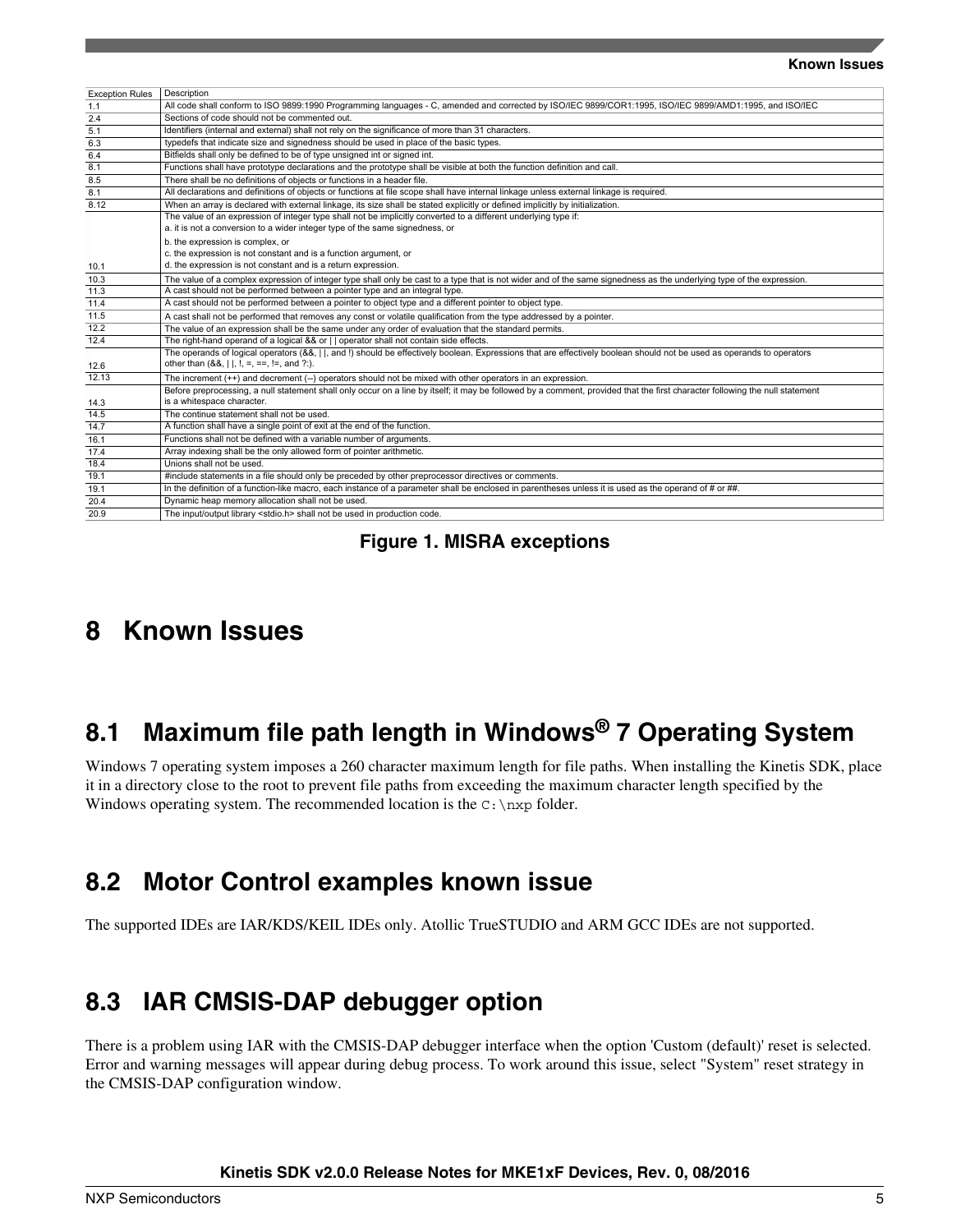# <span id="page-5-0"></span>**8.4 DAPLink firmware issue**

With the pre-installed DAPLink firmware on the board, the MCU aborts entering low power mode. To fix this issue, download the latest firmware from the NXP website and replace the pre-installed one.

# **9 Driver Log**

#### **ACMP**

Current ACMP driver version is 2.0.2.

- 2.0.1
	- Bug Fix:
		- Fix the bug of the function "ACMP\_SetRoundRobinConfig". It will not continue execution but return directly after disabling round robin mode;
- 2.0.2
	- Coding style changes:
		- Change coding style of peripheral base address from "s\_acmpBases" to "s\_acmpBase";

#### **ADC12**

Current ADC12 driver version is 2.0.0.

- $\cdot$  2.0.0
	- Initial version.

#### **DAC32**

Current DAC32 driver version is 2.0.1.

- $\cdot$  2.0.0
	- Initial version.
- 2.0.1
	- Bug fix:
		- Move the default DAC32\_Enable(..., true) from DAC32\_Init() to application code, so that users can enable the DAC's output when possible.

#### **DMAMUX**

Current DMAMUX driver version is 2.0.1.

- $2.0.0$ 
	- Initial version.
- $2.0.1$ 
	- Bug fix:
		- Fix build warning while setting DMA request source in DMAMUX SetSourceChange issue, by changing the type of the parameter source from uint8\_t to uint32\_t.

#### **EDMA**

Current EDMA driver version is 2.0.2.

- $\cdot$  2.0.0
	- Initial version.
- 2.0.1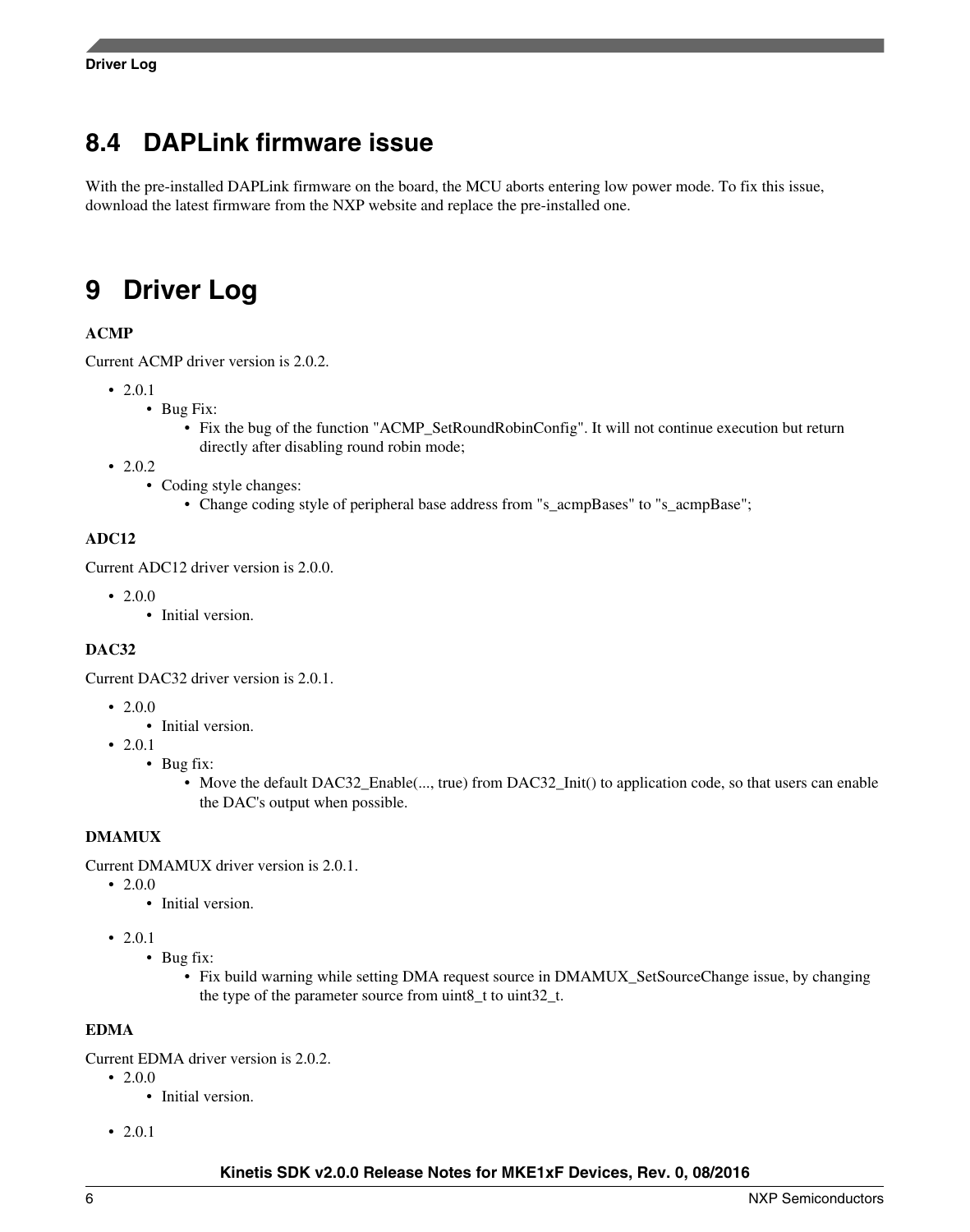- Bug fix:
	- Fix the eDMA callback does not check valid status issue in EDMA\_HandleIRQ API.

• 2.0.2

- Bug fix:
	- Fix incorrect minorLoopBytes type definition in \_edma\_transfer\_config struct. Define minorLoopBytes as uint32 t instead of uint16 t.

#### **FLASH**

Current FLASH driver version is 2.1.0.

- $\cdot$  2.0.0
	- Initial version.
- $2.1.0$ 
	- New Features:
		- Support FTFL device in FLASH Swap API.
		- Support various pflash start addresses.
		- Add support for KV58 in cache clear function.
	- Bug Fix:
		- Compiled execute-in-ram functions as PIC binary code for driver use.
		- Added missed flexram properties.
		- Fixed unaligned variable issue for execute-in-ram function code array.

#### **FLEXCAN**

Current FLEXIO driver version is 2.1.0.

- 2.0.0
	- Initial version.
- 2.1.0
	- Bug fix:
		- Fix wrong function name spelling: FIEXCAN\_XXX() -> FLEXCAN\_XXX();
		- Move Freeze Enable/Disable setting from FLEXCAN Enter/ExitFreezeMode() to FLEXCAN Init();
		- Fix wrong helper macro values.
			- Other changes:
		- Hide FLEXCAN\_Reset() to user.
		- Use NDEBUG macro to wrap FLEXCAN\_IsMbOccupied() function instand of DEBUG macro.

#### **FLEXIO\_UART**

Current FLEXIO\_UART driver version is 2.1.2.

- 2.1.0
	- New Features:
		- Add Transfer prefix in transactional APIs.
		- Add txSize/rxSize in handle structure to record the transfer size.
	- Bug Fix:
		- Add error handle to handle the data count is zero or data buffer is NULL situation.
- 2.1.1
	- Bug Fix:
		- Change the API name FLEXIO\_UART\_StopRingBuffer to FLEXIO\_UART\_TransferStopRingBuffer to align with the definition in C file.
- 2.1.2
	- Bug Fix:
		- Fix the transfer count calculation issue in FLEXIO\_UART\_TransferGetReceiveCount, FLEXIO\_UART\_TransferGetSendCount, FLEXIO\_UART\_TransferGetReceiveCountDMA, FLEXIO\_UART\_TransferGetSendCountDMA, FLEXIO\_UART\_TransferGetReceiveCountEDMA and FLEXIO\_UART\_TransferGetSendCountEDMA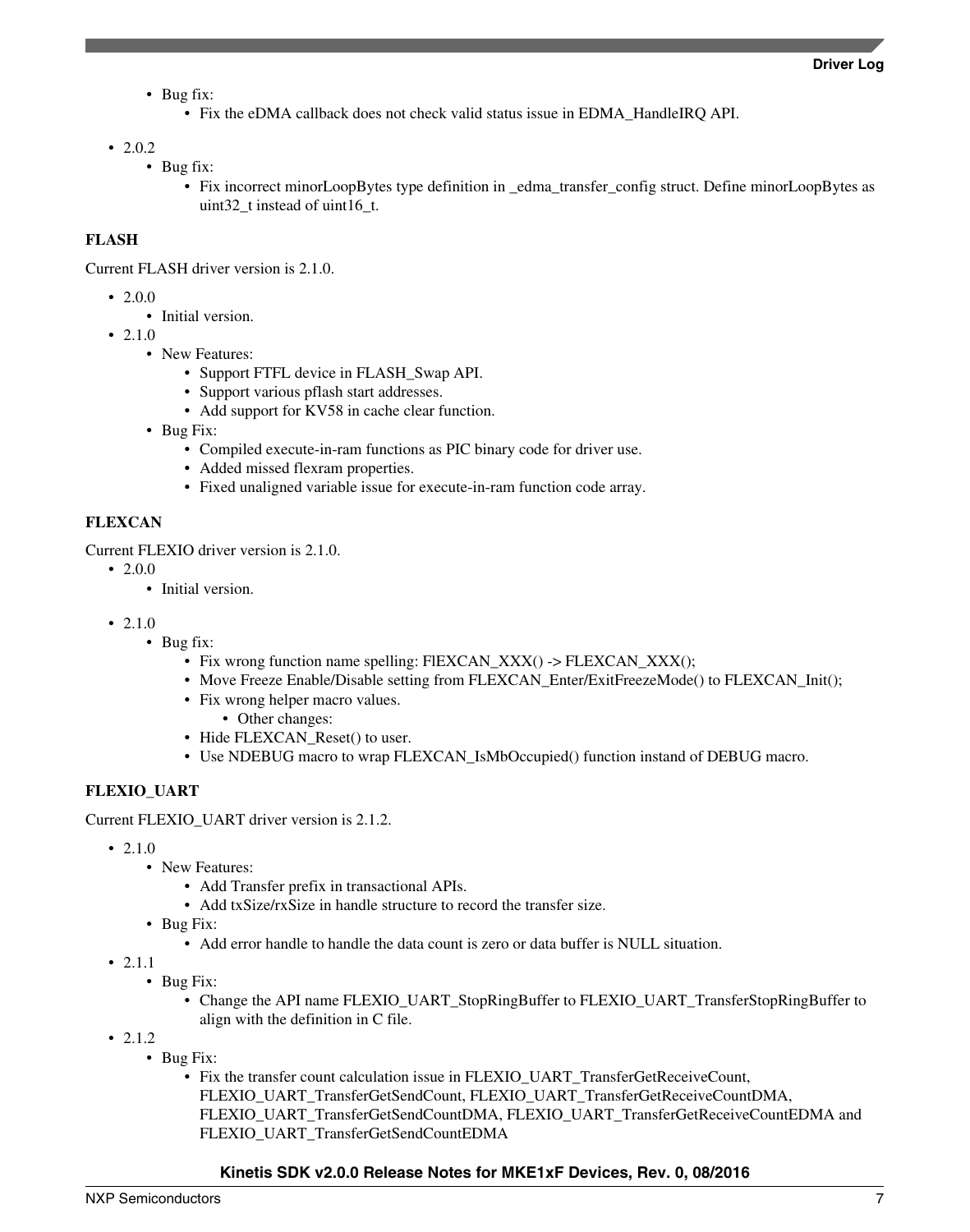#### **Driver Log**

#### **FLEXIO\_I2C**

Current FLEXIO\_I2C driver version is 2.1.2.

- 2.1.0
	- New Features:
		- Add Transfer prefix in transactional APIs.
		- Add transferSize in handle structure to record the transfer size.
- 2.1.1
	- Bug Fix:
		- Implement the FLEXIO\_I2C\_MasterTransferBlocking API which defined in header file but has no implementation in C file.
- 2.1.2
	- Fix the FLEXIO I2C master can not receive data from I2c slave in high baudrate issue.

#### **FLEXIO\_SPI**

Current FLEXIO\_SPI driver version is 2.1.0.

- $210$ 
	- New Features:
		- Add Transfer prefix in transactional APIs.
		- Add transferSize in handle structure to record the transfer size.
	- Bug Fix:
		- Fix the error register address return for 16-bit data write in FLEXIO\_SPI\_GetTxDataRegisterAddress.
		- Provide independent IRQHandler/transfer APIs for Master and slave to fix the baudrate limit issue.

#### **FLEXIO\_I2S**

Current FLEXIO\_I2S driver version is 2.1.1.

- 2.1.0
	- New Features:
		- Add Transfer prefix in transactional APIs.
		- Add transferSize in handle structure to record the transfer size.
- 2.1.1
	- Bug Fix:
		- Fix flexio I2s RX data read error and edma address error.
		- Fix flexio I2s slave timer compare setting error.

#### **FTM**

Current FTM driver version is 2.0.1.

- 2.0.0
	- Initial version.
- 2.0.1
	- Bug Fix:
		- Update the FTM driver to fix write to ELSA and ELSB bits.
		- FTM combine mode: set the COMBINE bit before writing to CnV register.

#### **GPIO**

Current GPIO driver version is 2.1.0.

- $2.1 \text{ } 0$ 
	- API Interface Change
		- Adds "pins" or "pin" to some APIs' names.
		- Renames "GPIO\_PinConfigure" to "GPIO\_PinInit".

#### **LMEM**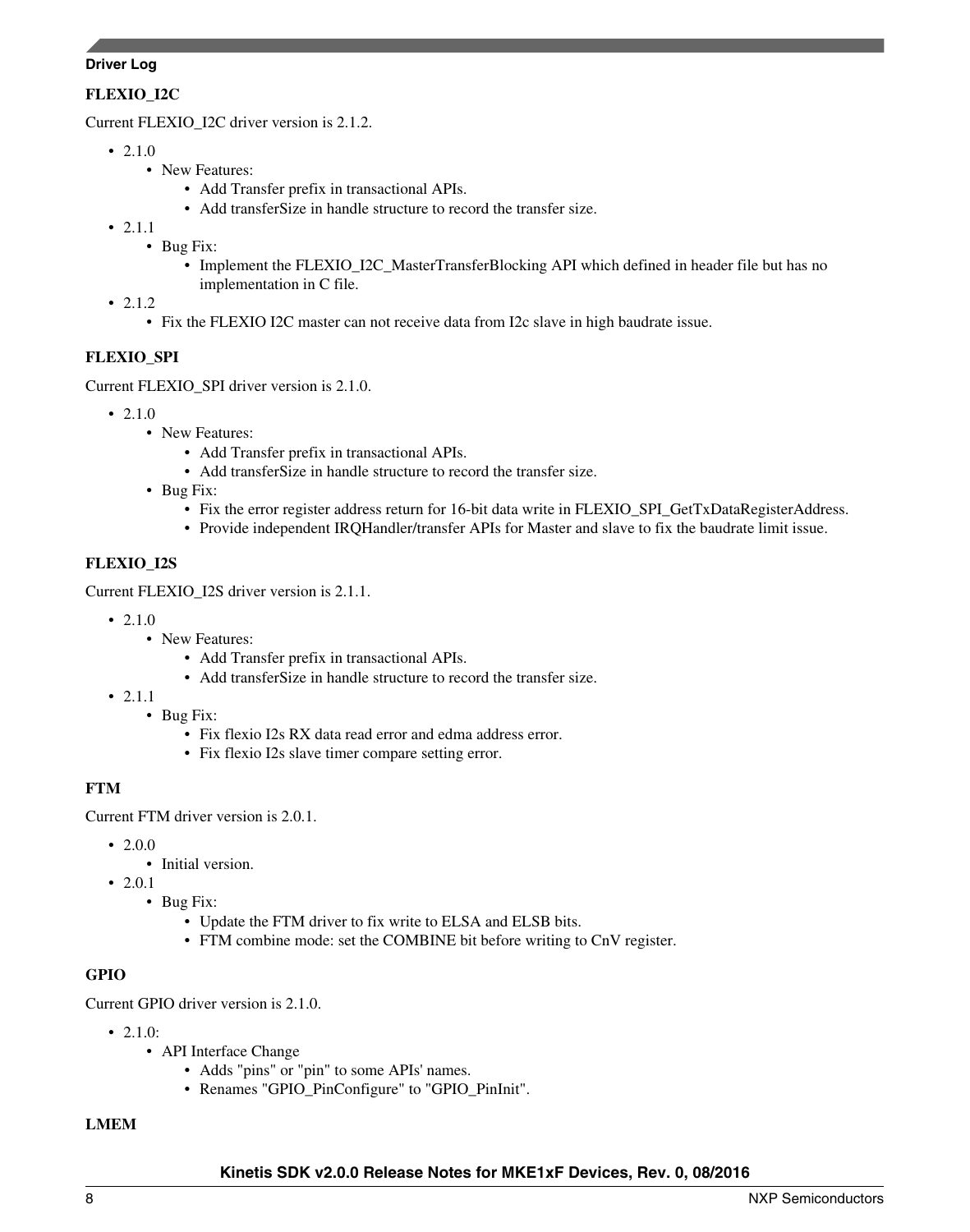Current LMEM driver version is 2.0.0.

- 2.0.0:
	- Initial version.

#### **LPI2C**

Current LPI2C driver version is 2.1.0.

- 2.0.0
	- Initial version.
- 2.1.0
	- API name change:
		- LPI2C\_MasterTransferCreateHandle -> LPI2C\_MasterCreateHandle
		- LPI2C\_MasterTransferGetCount -> LPI2C\_MasterGetTransferCount
		- LPI2C\_MasterTransferAbort -> LPI2C\_MasterAbortTransfer
		- LPI2C\_MasterTransferHandleIRQ -> LPI2C\_MasterHandleInterrupt
		- LPI2C\_SlaveTransferCreateHandle -> LPI2C\_SlaveCreateHandle
		- LPI2C\_SlaveTransferGetCount -> LPI2C\_SlaveGetTransferCount
		- LPI2C\_SlaveTransferAbort -> LPI2C\_SlaveAbortTransfer
		- LPI2C\_SlaveTransferHandleIRQ -> LPI2C\_SlaveHandleInterrupt

#### **LPIT**

Current LPIT driver version is 2.0.0.

- $\cdot$  2.0.0
	- Initial version.

#### **LPSPI**

Current LPSPI driver version is 2.0.1.

- $2.0.0$ 
	- Initial version.
- 2.0.1
	- Bug Fix:
		- The clock source should divided by PRESCALE setting in LPSPI\_MasterSetDelayTimes function.
		- Fix the bug that LPSPI\_MasterTransferBlocking function would hang in some corner cases.

#### **LPTMR**

Current LPTMR driver version is 2.0.0

- 2.0.0
	- Initial version.

#### **LPUART**

Current LPUART driver version is 2.2.1.

- 2.1.0
	- Update transactional APIs.
- 2.1.1
	- Remove needless check of event flags and assert in LPUART\_RTOS\_Receive.
	- Wait always for RX event flag in LPUART\_RTOS\_Receive.
- 2.2.0
	- Add seven data bits and msb support.
- 2.2.1
	- Add separate RX, TX irq number support.

#### **MPU**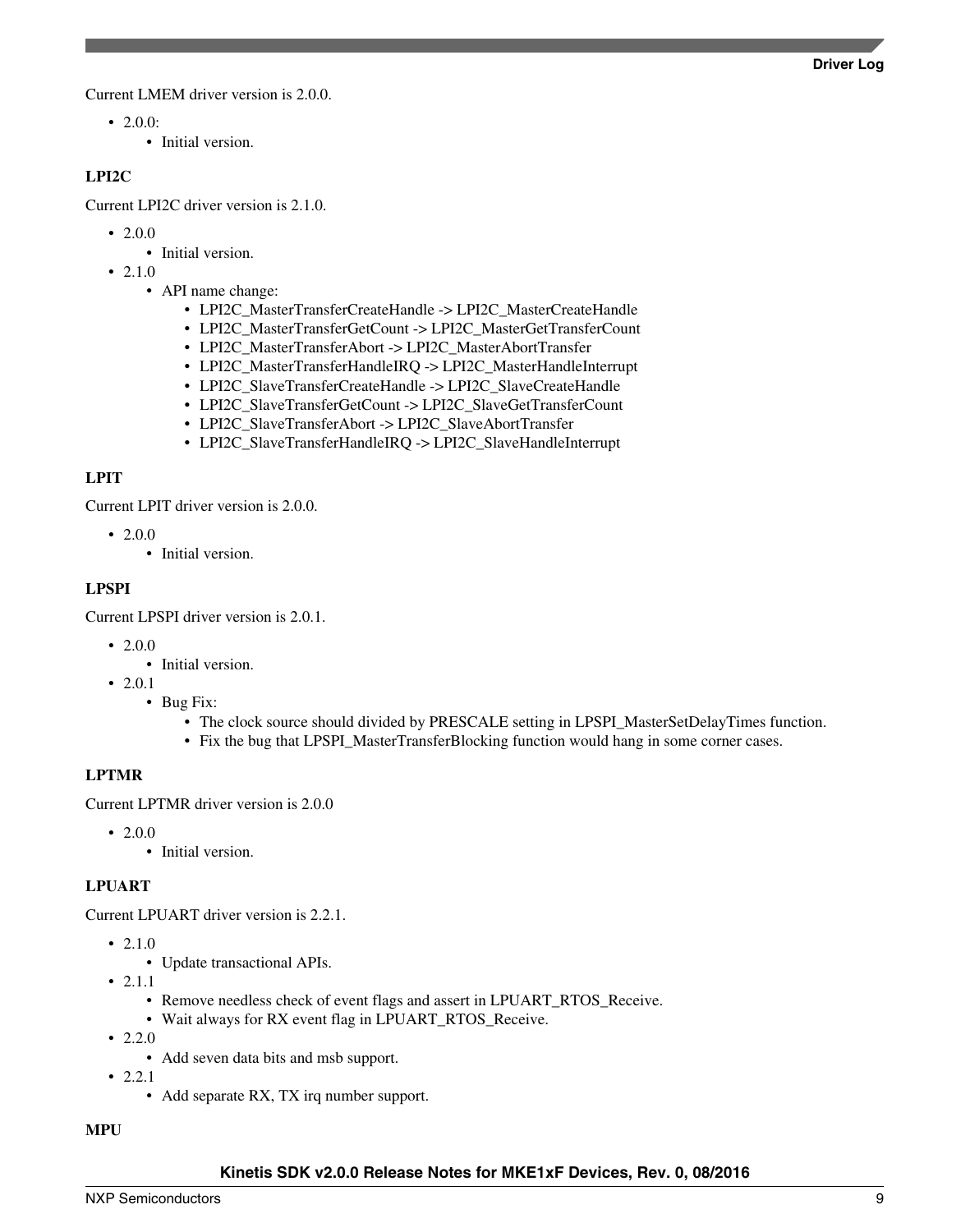#### **Driver Log**

Current MPU driver version is 2.1.0.

- 2.0.0
	- Initial version.
- 2.1.0
	- API changes:
		- Change the mpu\_region\_num\_t and mpu\_master\_t to uint32\_t.
		- Change the mpu\_low\_masters\_access\_rights\_t, mpu\_high\_masters\_access\_rights\_t to mpu\_rwxrights\_master\_access\_control\_t, and mpu\_rwrights\_master\_access\_control\_t.
		- Change the MPU\_SetRegionLowMasterAccessRights(), MPU\_SetRegionHighMasterAccessRights() to MPU\_SetRegionRwxMasterAccessRights(), and MPU\_SetRegionRwMasterAccessRights().

#### **PDB**

Current PDB driver version is 2.0.1.

- $2.0.0$ 
	- Initial version.
- 2.0.1
	- Change PDB register base array to const.

#### **PORT**

Current PORT driver version is 2.0.2.

- 2.0.1:
	- Miscellaneous Changes:
		- Adds "const" in function parameter.
		- Updates some enumeration variables' names.
- 2.0.2:
	- Miscellaneous Changes:
		- Adds feature guard macros in the driver.

#### **PWT**

Current PWT driver version is 2.0.0.

- 2.0.0
	- Initial version.

#### **RCM**

Current RCM driver version is 2.0.1.

- 2.0.0
	- Initial version.
- 2.0.1
	- [KPSDK-10249] Fix kRCM\_SourceSw bit shift issue.

#### **RTC**

Current RTC driver version is 2.0.0.

- 2.0.0
	- Initial version.

#### **SIM**

Current SIM driver version is 2.0.0.

- 2.0.0
	- Initial version.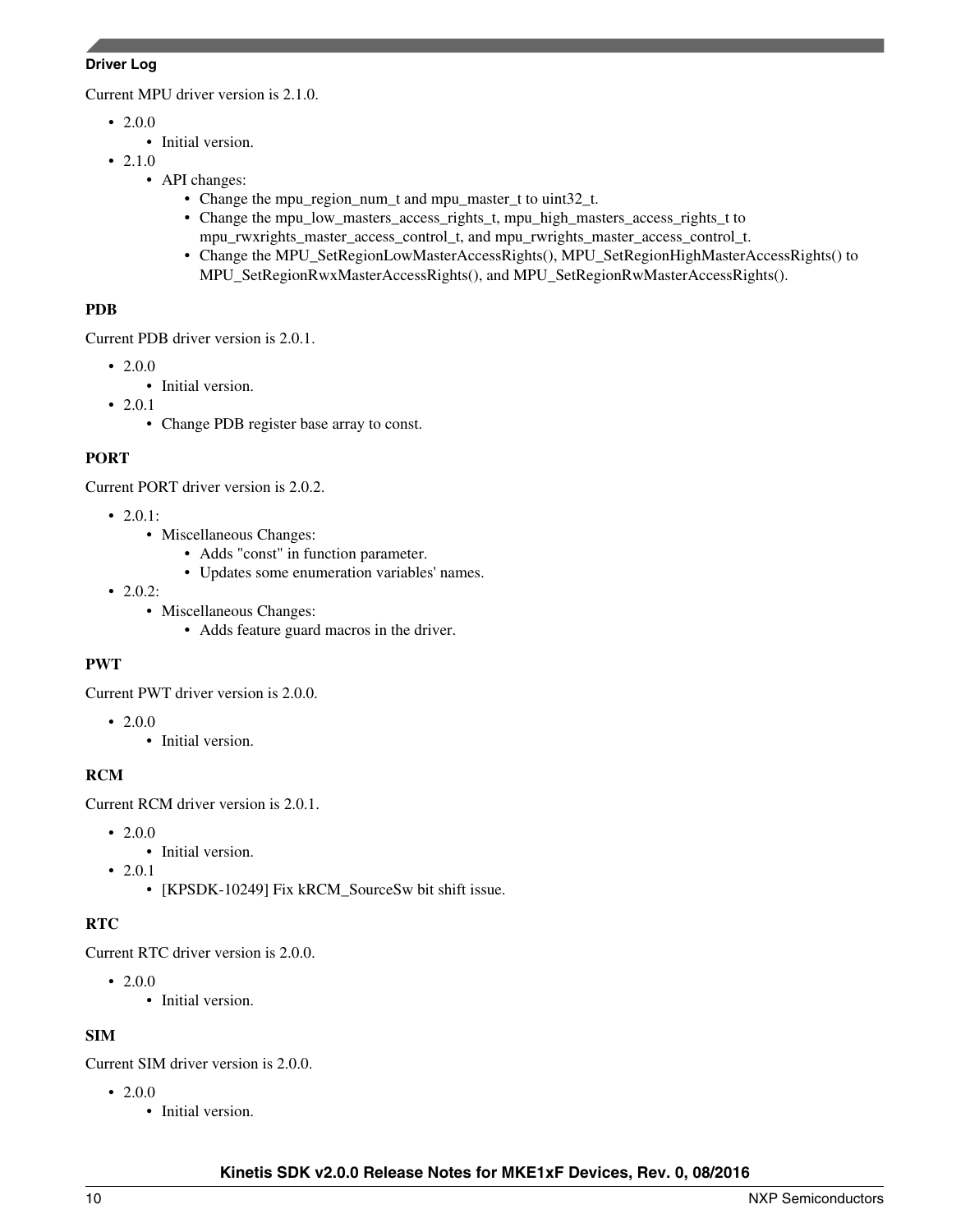#### <span id="page-10-0"></span>**SMC**

Current SMC driver version is 2.0.2.

- 2.0.0
	- Initial version.
- 2.0.1
	- Miscellaneous Changes:
		- Update for KL8x.
- 2.0.2
	- Bug Fix:
		- Add DSB before WFI, add ISB after WFI.
	- Misc Changes:
		- Update SMC\_SetPowerModeVlpw implementation.
- 2.0.3
	- Add APIs SMC\_PreEnterStopModes, SMC\_PreEnterWaitModes, SMC\_PostExitWaitModes, and SMC\_PostExitStopModes.

#### **TRGMUX**

Current TRGMUX driver version is 2.0.0.

- 2.0.0
	- Initial version.

#### **WDOG32**

Current WDOG32 driver version is 2.0.0.

- 2.0.0
	- Initial version.

# **10 Middleware Log**

#### **DMA\_MANAGER**

Current DMA\_MANAGER driver version is 2.0.0

- 2.0.0
	- Initial version

#### **MOTOR\_CONTROL for KSDK**

Current version is 1.1.0

- 1.1.0
	- Initial version

#### **RTCESL for KSDK**

Current version is 4.3

- 4.3
	- Intiial version

# **11 RTOS Log**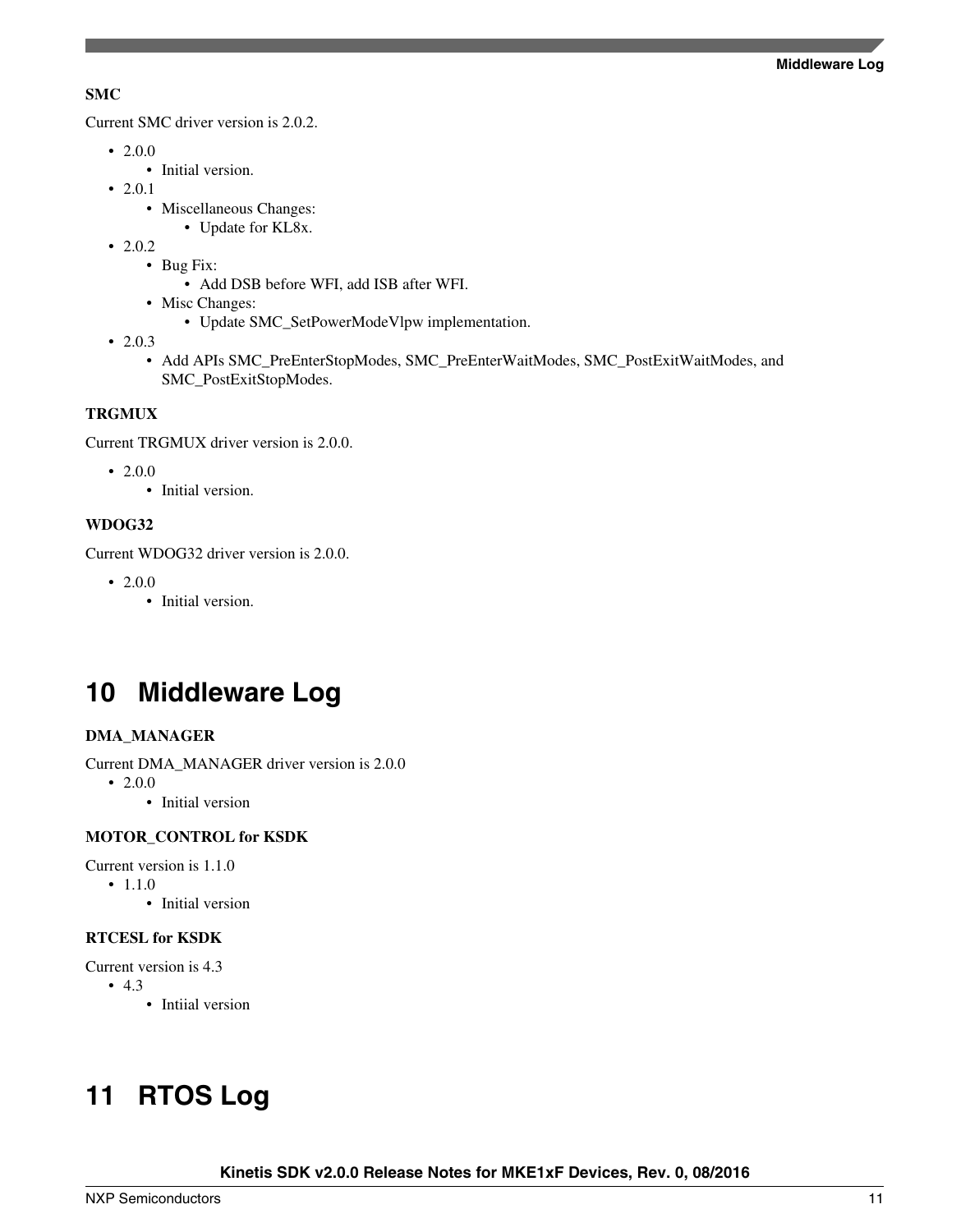#### <span id="page-11-0"></span>**Additional notes**

#### **FreeRTOS OS for KSDK**

The current version is FreeRTOS OS 8.2.3. The original package is available at [freertos.org.](http://www.freertos.org)

- 8.2.3
	- New features:
		- Added tickless idle mode support
		- Added a template application for Kinetis Expert (KEx) tool (template\_application)
	- Changes:
		- Reduced the folder structure to keep only Kinetis-related information

#### **μC/OS-II OS for KSDK**

The current version is μC/OS-II OS V2.92.11

- 2.92.11
	- New features:
		- Added a template application for the Kinetis Expert (KEx) tool (template\_application)
	- Changes:
		- Reduced the folder structure to keep only Kinetis-related information
		- Added wrappers to adaptat PendSV Handler and SysTick Handler. Related files are located in rtos \ucosii\_<version>\uCOS-II\Ports\ARM-Cortex-Mx\Generic\<compiler>\fsl\_isr\_wrapper.S

#### **μC/OS-III OS for KSDK**

The current version is μC/OS-III OS V3.05.01

- V3.05.01
	- New features:
		- Added a template application for the Kinetis Expert (KEx) tool (template\_application)
	- Bug fix:
		- [KPSDK-7247] Downgraded port files from V3.05.01 to V3.05.00 because of the context switch issue
	- Changes:
		- Reduced the folder structure to keep only Kinetis-related information

# **12 Additional notes**

When installing Segger J-Link, its DLL Updater cannot recognize Atollic TrueSTUDIO when replacing JLinkARM.dll. The user needs to make the replacement manually, in other words, copy <JLink\_install\_dir>\JLink\_V600\JLinkARM.dll to <Atollic\_install\_dir>\TrueSTUDIO for ARM 5.5.2\Servers\J-Link\_gdbserver.

# **13 Revision history**

This table summarizes the revisions to this document.

**Table 3. Revision history**

| <b>Revision number</b> | Date    | <b>Substantiave changes</b> |
|------------------------|---------|-----------------------------|
| 0                      | 08/2016 | . Initial<br>release        |